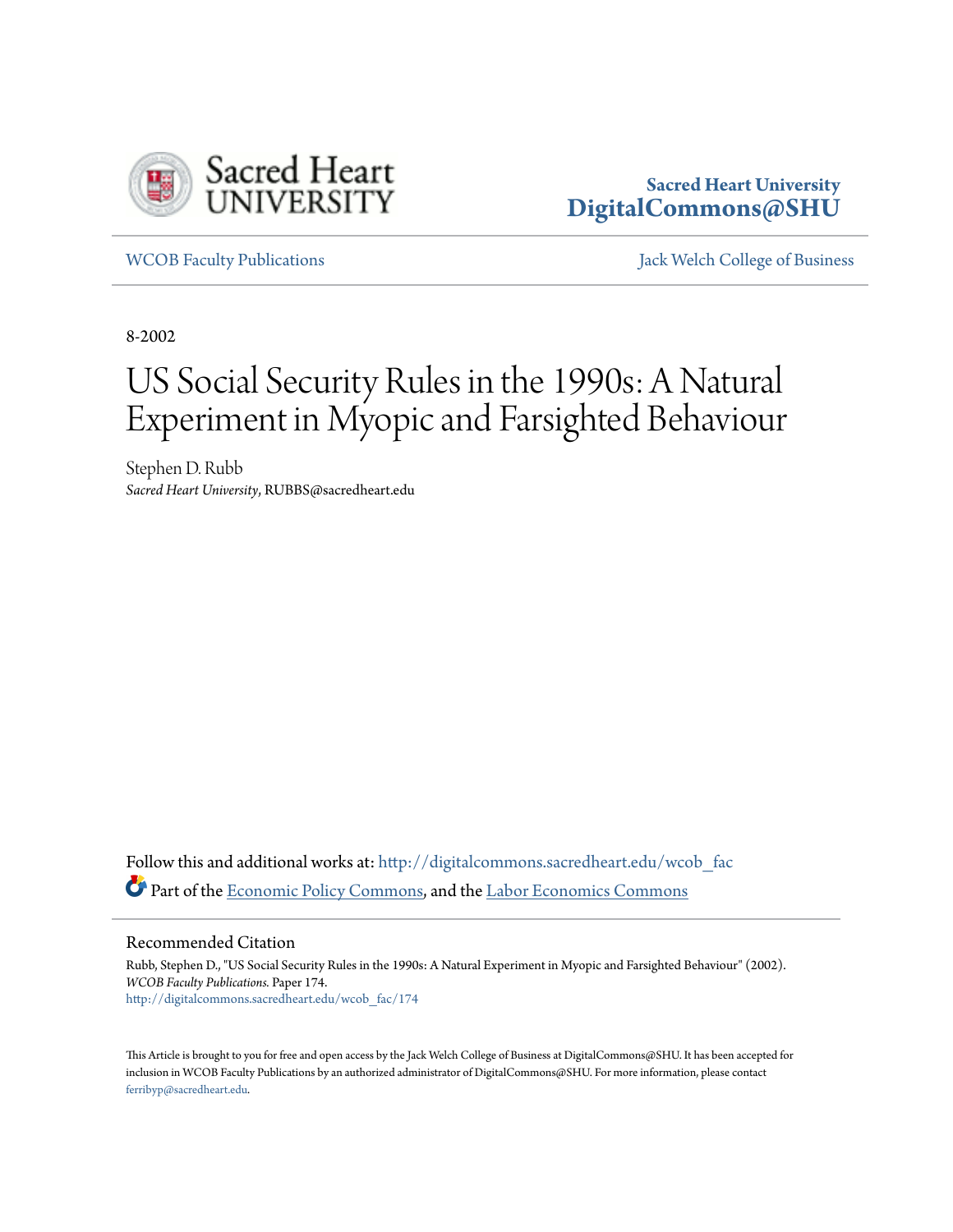*Applied Economics Letters*, 2002, 9, 637–640

## *US Social Security rules in the 1990s: a natural experiment in myopic and farsighted behaviour*

## STEPHEN RUBB

*Department of Economics, Bentley College, 175 Forest Street, Waltham, MA 02452, USA*

During the 1990s changes in the earnings test threshold and the delayed retirement credit had the potential to impact the labour supply of 65 to 69-year-olds. These changes in Social Security rules are used to examine whether labour supply behaviour of elderly men and women is 'myopic' or 'farsighted'. Men are found to be more farsighted than previously realized, perhaps due to increases in life expectancy.

## I. INTRODUCTION

During the 1990s two changes in US Social Security (SS) rules may have altered work effort by individuals age 65 to 69. One involved an adjustment to SS's earnings test (ET). At the time, the ET reduced SS benefits by 33 cents for every US dollar in earnings above the threshold. Prior to 1996, the threshold was adjusted annually based on wage inflation. From 1996 to 1999 the threshold was steadily increased. The second change involved legislated increases in the delayed retirement credit (DRC). Any individual age  $65$  to  $69$  who forgoes the collection of benefits, perhaps as the result of the ET, receives higher future benefits via the DRC for the remainder of the recipient's life.

Table 1 shows recent changes in the DRC and in the ET threshold. In 1997, a 65-year-old with potential SS benefits of US\$10 000 and earnings of US\$28 500 (US\$15 000 above the US\$13 500 threshold), would have an ET penalty of US\$5000 (one-third of US\$15 000). Having received half the potential benefits, the individual would be entitled to  $2.5\%$  (half the  $5.0\%$  DRC) higher future benefits.

If individuals behave in a way that is `myopic', con cerned with current benefits, changes in the DRC will have little impact on behaviour. Only 'farsighted' individuals will respond to such changes. Conversely, myopic individuals will be more inclined to respond to changes in the threshold.

This paper tests for the labour supply response of working elderly to the above-mentioned rule changes during the years 1994–1999. It is the first known empirical study to examine how these rule changes impacted hours worked by 65 to 69-year-old, *ex post*, at the microlevel.

### II. THEORETICAL EXPECTATIONS AND A BRIEF LITERATURE REVIEW

The theoretical expectations of the ET on labour supply are ambiguous. The ET effectively lowers a working beneficiaries wage rate net of SS benefits when earnings exceed the threshold. This creates a disincentive for individuals to have earnings above the threshold. Raising the threshold counteracts this disincentive; however, the impact on hours worked remains uncertain due to offsetting substitution and income effects. $<sup>1</sup>$ </sup>

The introduction of the DRC further complicates the analysis because when current benefits are reduced, future benefits are increased. Since future benefits have a present value, the DRC offsets the impact of the ET. For some, a higher DRC encourages work effort by increasing net wages. This unrealistically assumes a normal life expec-

<sup>&</sup>lt;sup>1</sup> Increasing the threshold gave individuals with earnings at the threshold an incentive to increase hours. The increase also allowed some individuals to collect benefits otherwise completely foregone, reducing net marginal wages by a third. Both the income and substitution effects predict a decline in hours worked.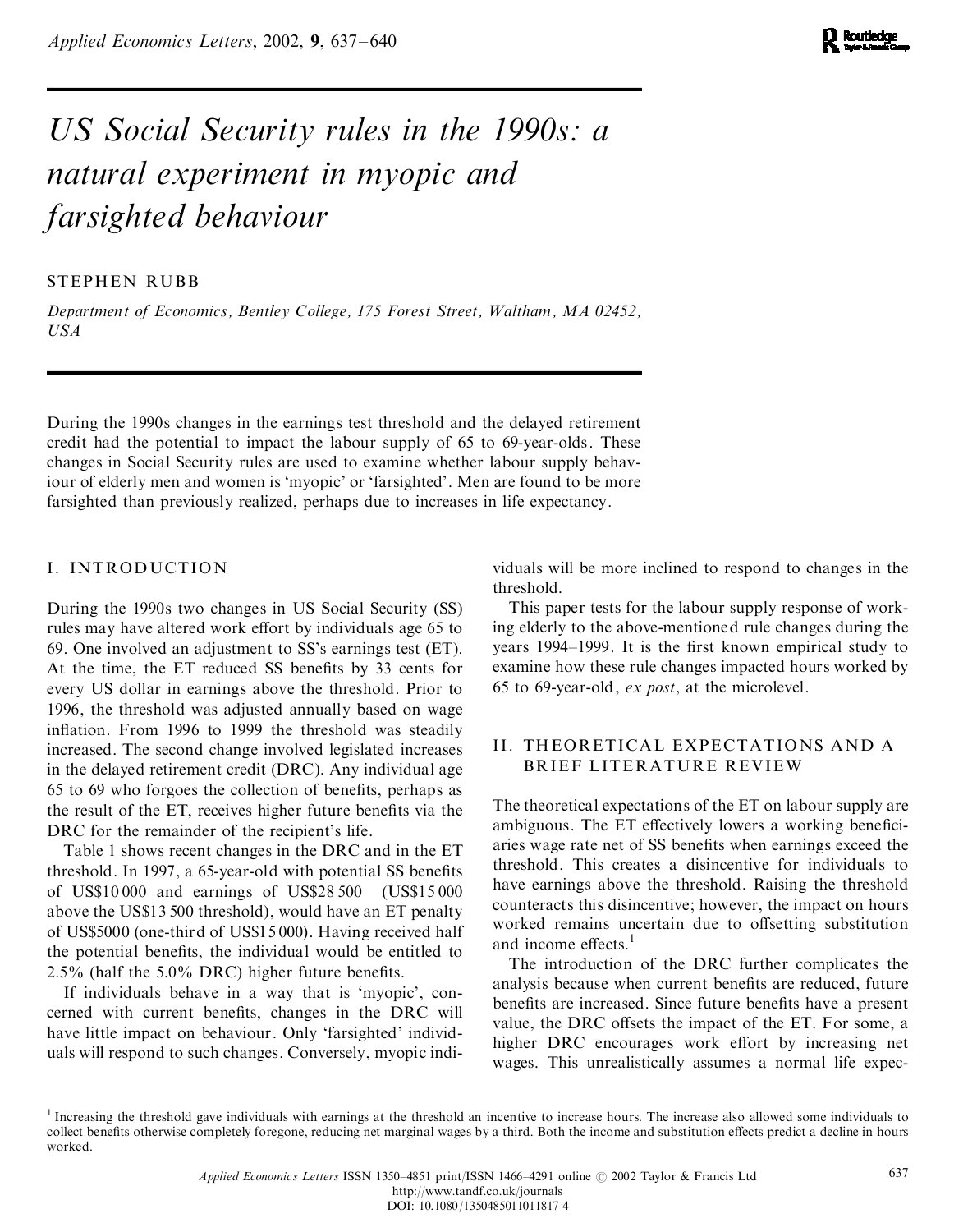Table 1. *Earnings test threshold and delayed retirement credit*

| Year | Threshold | DRC% | Year | Threshold | DRC% |
|------|-----------|------|------|-----------|------|
| 1990 | \$9300    | 3.5  | 1995 | \$11280   | 4.5  |
| 1991 | \$9720    | 3.5  | 1996 | \$12,500  | 5.0  |
| 1992 | £10 200   | 4.0  | 1997 | \$13500   | 5.0  |
| 1993 | \$10,560  | 4.0  | 1998 | \$14,500  | 5.5  |
| 1994 | \$11160   | 4.5  | 1999 | \$15 500  | 5.5  |

*Notes*: DRC is for an individual turning 65 during year in question.

tancy, a dominant substitution effect, the absences of a liquidity constraint, and a lack of myopic and risk adverse behaviour.

Using data from the annual March Current Population Surveys (CPS), Gruber and Orszag (2000) (GO) examined changes in the threshold that occurred over a 25-year period (1973–1998) at the macrolevel. They concluded that increases to the threshold did not have a statistically sig nificant impact on hours worked, conditional on employment. Also during CPS data, Friedberg (2000) (FR) analysed three previous SS rule changes (1978, 1983, and 1990). With these results FR estimated that raising the threshold to US\$30 000 would result in `a slight decline in labour supply (p. 61)'.<sup>2</sup> FR also estimated that changes in the DRC would have no impact on labour supply.

In 'Responses to social security by men and women: myopic and far sighted behavior' Reimers and Honig (1996, p. 359) (RH) stated that `women respond to SS wealth (increases in the DRC) and are not deterred from working by the ET, while men respond to current benefits'. Using data from the Longitudinal Retirement History Study (1969 to 1979), Reimers and Honig (1993) focused on labour force re-entry using a hazard function that does not allow for the possibility of changes in continued employment and does not account for adjustments in annual hours. It remains a possibility that an individual continue their career occupations longer as a result of the changes in SS rules.

RH noted several gender differences that may impact reactions to recent changes in SS rules. First, labour supply patterns are different, with median annual hours of men and women  $1350$  and  $1040$ , respectively.<sup>3</sup> Second, the higher observed wages of men (median of US\$14.00 versus US\$9.98 for women) make men more likely to be impacted by the uniform ET. Third, women have a longer life expectancy, thus benefit more by delaying retirement. Fourth, as noted by Barsky *et al.* (1993), men are less risk adverse than women. Finally, RH noted men generally have more assets and face less of a liquidity constraint. Given gender differences in each of these areas, it is not possible to predict *a priori* how each gender will respond to changes in SS rules.

Differences between earlier time periods and the 1990s are worth noting. During the time frame of the previous studies, working beneficiaries had a more severe ET penalty that started at a considerably lower threshold. Given the above-mentioned gender differences with respect to hours and wages, fewer working women are directly impacted by the ET in the 1990s. Lastly, both genders should engage in more farsighted behaviour due to recent increases in life expectancy.

#### III. EMPIRICAL STRATEGY AND RESULTS

The data used in this study came from the March 1995 to March 2000 CPS. The years 1994 to 1999 are chosen to avoid implications of changing policies regarding the taxation of SS benefits. Beginning in 1994, up to  $80\%$  of an individual's SS benefits were potentially taxable.

CPS data reflects an individual's age during March of the following year. As is noted in GO, this leads to ambiguity as to the individual's actual age during the year in question. Accordingly, a conservative approach of including only individuals age 66 to 69 is taken. This ambiguity leads to uncertainty with respect to some individuals DRC. An adjusted DRC is calculated with the belief that roughly a fifth of individuals surveyed in March had their last birthday during the current year. An individual age 65 during the survey in March 1995 would unambiguously have a DRC of 4.5%. An individual age 65 during the March

Table 2. *Description of variables*

| Variables        | Description of variables                                                               |
|------------------|----------------------------------------------------------------------------------------|
| AGE              | own age minus 62                                                                       |
| DRC              | delayed retirement credit for individuals elegible for SS<br>(adjusted and unadjusted) |
| DRC(NO SS)       | potential DRC for individual ineligible for SS<br>(adjusted and unadjusted)            |
| ED <sub>11</sub> | 1 if educational attainment through grade 11                                           |
| ED13             | 1 if educational attainment includes some college                                      |
| ED <sub>16</sub> | 1 if educational attainment is 4 years of college                                      |
| ED <sub>17</sub> | 1 if educational attainment is $5+$ years of college                                   |
| <i>HEALTH</i>    | 1 if individuals has self reported health problem                                      |
| LF FY            | other family income; excludes own earnings & SS<br>benefits                            |
| LN PY            | other personal income, excludes own earnings & SS<br>benefits                          |
| <b>MARRIED</b>   | 1 if married with spouse present                                                       |
| <b>METRO</b>     | 1 if residence in a MSA                                                                |
| NO SS            | 1 if individual not believed to be eligible for SS                                     |
| <b>STATEUER</b>  | annual state unemployment rate                                                         |
| WAGE             | natural log of estimated averge hourly wage                                            |
| THRESHOLD        | real earnings test threshold (in US\$100s)                                             |

*Note*: All dollar values in 1999 prices. Natural log of income plus one is used.

<sup>&</sup>lt;sup>2</sup> The threshold was legislated to increase to US\$30 000 in 2002; however, in 2000 lawmakers eliminated the ET for individuals age 65 to 69.  $\frac{3}{3}$  According to estimates based on those included in this paper's analys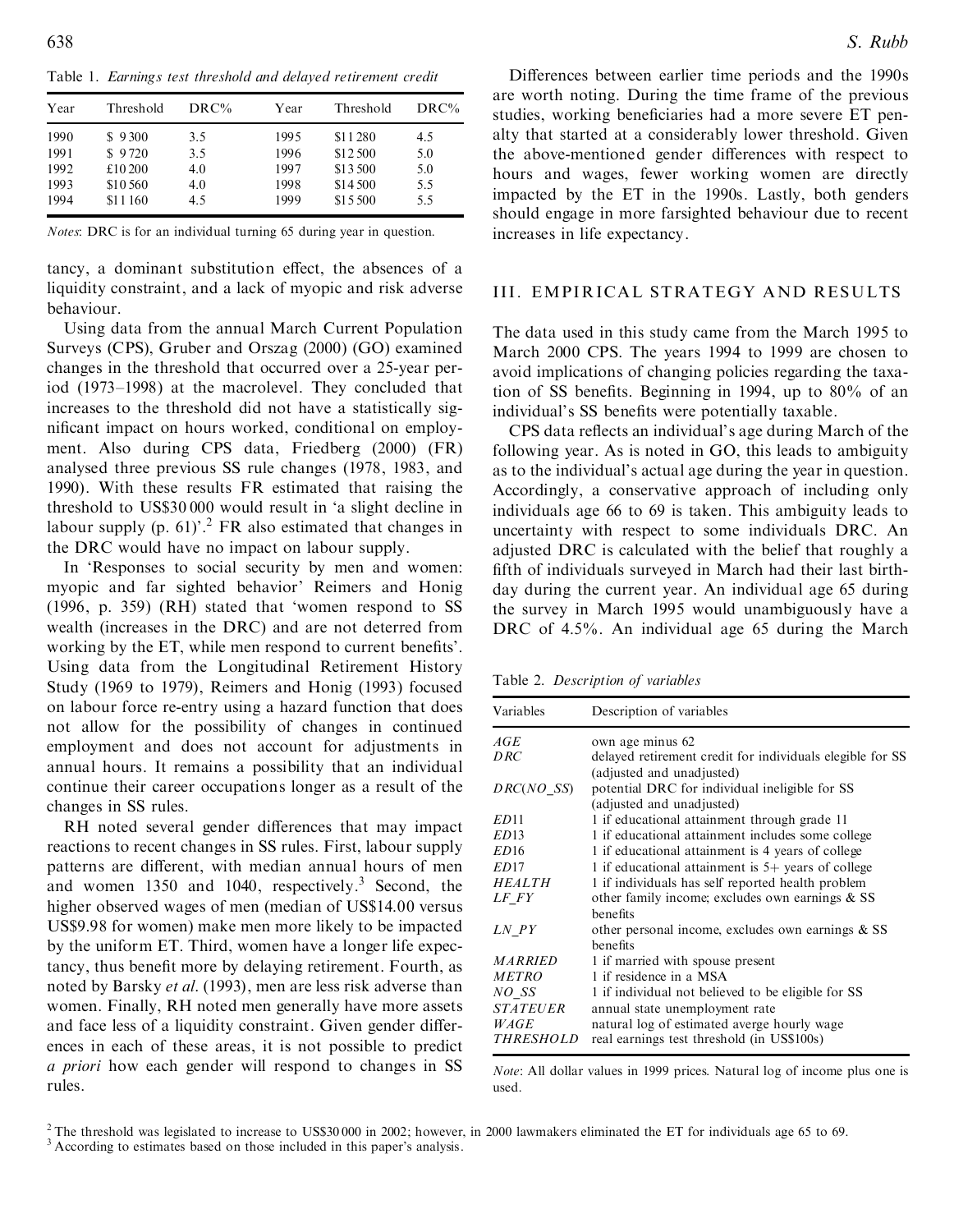#### *US Social Security rules in the 1990s* 639

1996 survey may have turned 65 during 1995 (DRC of 4.5%) or during 1996 (DRC of 5.0%). For such individuals an adjusted DRC of  $4.6\%$  is estimated (reflecting a fifth of the 0.5 percentage point difference). All models are run twice, once with an adjusted DRC and once with an unadjusted DRC.

The data consists only of working individuals with non negative incomes (described in Table 2) in order to com pute the natural log of these values. Individuals with sus pect or outlier hourly wage rates are excluded. This consists of individuals with wages below 90% of the national mini mum wage or above US\$150 (top 1%). Racial minorities are excluded because the lower wages of this cohort tends to complicate the analysis. Lastly, 55 working men and women are believed to be ineligible for SS. Such individuals received a federal, state or local government sponsored pension, but did not receive any SS benefits. These individuals are only included in a second model as a control group.

The functional form of model 1 is:

$$
HOURS_{it} = \alpha + \beta \mathbf{X}_{it} + \gamma DRC_t + \rho THRESHOLD_t + \varepsilon
$$
\n(1)

HOURS reflects the annual hours of work, conditional on employment. **X** is a vector of independent variables described in Table 2. It is believed that  $\gamma$  and  $\rho$  will capture the impact of changes in the DRC and the real threshold, respectively. A time trend variable (*TREND*) is not included due to the shortness of the time horizon and the strong correlation between *AGE*, *DRC* and *TREND*.

It remains a possibility that unexplored factors outside the model are the primary cause of any observed change. To test for this hypothesis, a control group of individuals believed to be ineligible for SS are pooled with the test group. Model 2 takes on the form:

Table 3. *Annual hours worked for men and women age 66 to 69 in the US, 1994±1999*

|                  | Model 1/Men |                          | Model 2/Men |           | Model 1/Women            |                 | Model 2/Women |           |
|------------------|-------------|--------------------------|-------------|-----------|--------------------------|-----------------|---------------|-----------|
| Variables        | DRC unadj.  | DRC adj.                 | DRC unadj.  | DRC adj.  | DRC unadj.               | DRC adj.        | DRC unadj.    | DRC adj.  |
| AGE              | 21.3        | 21.0                     | 22.1        | 21.8      | $-33.6$                  | $-40.8$         | $-30.9$       | $-36.7$   |
|                  | (0.7)       | (0.5)<br>244.7           | (0.7)       | $(0.6)$ * | (1.1)                    | (1.1)<br>$-2.2$ | (1.0)         | (1.0)     |
| DRC              | 245.1       |                          | 242.8       | 242.5     | 27.6                     |                 | 45.2          | 21.0      |
|                  | $(2.2)^*$   | $(1.7)^*$                | $(2.2)^*$   | $(1.7)^*$ | (0.3)                    | (0.0)           | (0.4)         | (0.2)     |
| DRC(NO SS)       |             |                          | 21.9        | 32.3      | $\overline{\phantom{0}}$ |                 | $-20.2$       | $-107.0$  |
|                  | $-$         |                          | (0.1)       | (0.1)     | $\overline{\phantom{0}}$ |                 | (0.1)         | (0.2)     |
| ED11             | $-41.0$     | $-41.3$                  | $-44.5$     | $-44.8$   | $-46.2$                  | $-46.3$         | $-48.8$       | $-49.0$   |
|                  | (0.8)       | (0.8)                    | (0.9)       | (0.9)     | (0.9)                    | (0.9)           | (1.0)         | (1.0)     |
| ED13             | 44.0        | 44.7                     | 33.5        | 34.2      | 161.1                    | 160.8           | 157.2         | 156.6     |
|                  | (0.9)       | (0.9)                    | (0.7)       | (0.7)     | $(3.6)$ *                | $(3.6)$ *       | $(3.5)^*$     | $(3.5)^*$ |
| ED16             | 178.6       | 178.8                    | 166.5       | 166.7     | 257.3                    | 257.3           | 242.5         | 242.7     |
|                  | $(3.2)$ *   | $(3.2)^*$                | $(3.0)*$    | $(3.0)*$  | $(4.3)*$                 | $(4.3)*$        | $(4.0)*$      | $(4.0)$ * |
| ED17             | 391.5       | 392.4                    | 387.4       | 388.3     | 171.2                    | 171.8           | 162.3         | 162.3     |
|                  | $(6.9)*$    | $(6.9)*$                 | $(6.9)^*$   | $(6.9)*$  | $(2.3)^*$                | $(2.3)^*$       | $(2.2)$ *     | $(2.2)^*$ |
| <b>HEALTH</b>    | $-323.0$    | $-322.2$                 | $-324.9$    | $-324.2$  | $-413.0$                 | $-413.1$        | $-413.8$      | $-413.7$  |
|                  | $(5.6)^*$   | $(5.6)^*$                | $(5.7)^*$   | $(5.7)^*$ | $(7.2)^*$                | $(7.3)^*$       | $(7.3)^*$     | $(7.3)$ * |
| $LN\_FY$         | 15.2        | 15.1                     | 15.9        | 15.7      | $-1.6$                   | $-1.5$          | $-0.9$        | $-0.8$    |
|                  | (1.5)       | (1.5)                    | (1.6)       | (1.6)     | (0.2)                    | (0.2)           | (0.1)         | (0.1)     |
| LN PY            | $-49.0$     | $-49.0$                  | $-49.0$     | $-49.0$   | $-26.9$                  | $-27.0$         | $-27.3$       | $-27.4$   |
|                  | $(7.9)$ *   | $(7.9)$ *                | $(7.9)$ *   | $(7.9)*$  | $(4.4)$ *                | $(4.4)$ *       | $(4.4)$ *     | $(4.4)$ * |
| <b>MARRIED</b>   | $-93.8$     | $-93.4$                  | $-95.5$     | $-95.0$   | $-287.1$                 | $-287.3$        | $-292.8$      | $-293.0$  |
|                  | $(1.8)$ *   | $(1.8)$ *                | $(1.9)^*$   | $(1.8)^*$ | $(6.7)^*$                | $(6.7)^*$       | $(6.8)$ *     | $(6.8)$ * |
| <b>METRO</b>     | 16.7        | 16.8                     | 19.4        | 19.5      | 70.7                     | 71.0            | 64.2          | 64.5      |
|                  | (0.4)       | (0.5)                    | (0.5)       | (0.5)     | $(2.0)*$                 | $(2.0)*$        | $(1.8)$ *     | $(1.8)$ * |
| NO SS            |             |                          | 959.6       | 925.1     | $\overline{\phantom{0}}$ |                 | 254.8         | 548.3     |
|                  |             | $\overline{\phantom{0}}$ | (0.7)       | (0.7)     | $\qquad \qquad -$        |                 | (0.1)         | (0.3)     |
| <b>STATEUER</b>  | 67.0        | 67.3                     | 67.2        | 67.4      | 8.9                      | 8.2             | 7.2           | 6.5       |
|                  | $(3.4)$ *   | $(3.3)*$                 | $(3.4)$ *   | $(3.4)$ * | (0.5)                    | (0.4)           | (0.4)         | (0.3)     |
| <b>THRESHOLD</b> | $-7.6$      | $-7.5$                   | $-7.4$      | $-7.3$    | 0.5                      | 1.5             | $-0.5$        | 0.4       |
|                  | $(1.8)$ *   | (1.4)                    | $(1.8)$ *   | (1.4)     | (0.1)                    | (0.3)           | (0.1)         | (0.1)     |
| WAGE             | $-26.2$     | $-25.2$                  | $-26.5$     | $-25.6$   | $-84.8$                  | $-84.7$         | $-79.2$       | $-79.0$   |
|                  | (1.1)       | (1.0)                    | (1.1)       | (1.1)     | $(3.0)*$                 | $(3.0)*$        | $(2.8)$ *     | $(2.8)$ * |
| Number           | 2612        | 2612                     | 2652        | 2652      | 1929                     | 1929            | 1944          | 1944      |
| Adj. $R^2$       | 0.063       | 0.063                    | 0.063       | 0.064     | 0.085                    | 0.085           | 0.083         | 0.084     |
| $F$ statistic    | 10.3        | 10.2                     | 9.5         | 9.6       | 10.4                     | 10.4            | 9.3           | 9.5       |

*Notes*: *t*-values in parenthesis. \* Statistical significance at 10% level. Constant and 5 regional dummes not shown.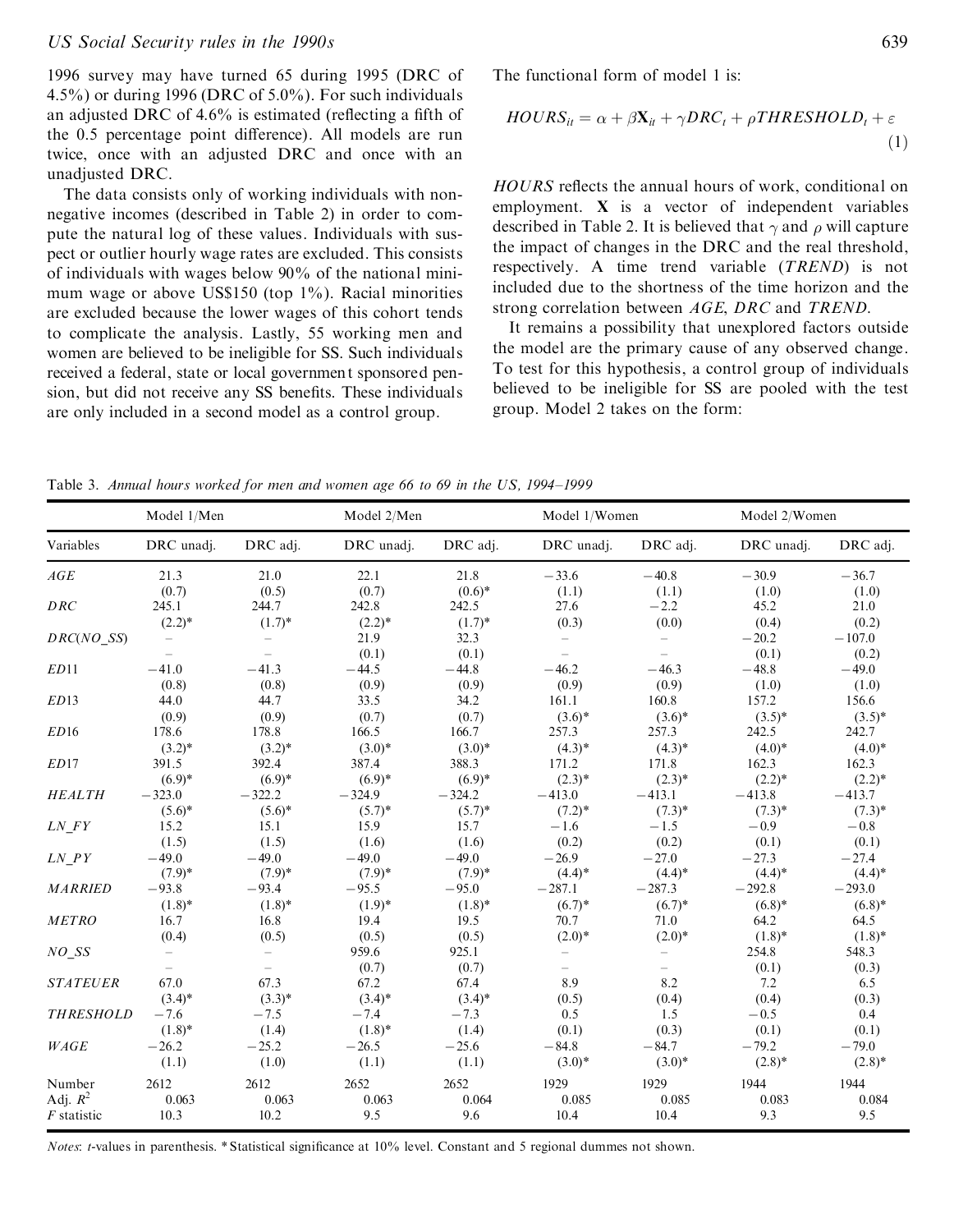$$
HOURS_{it} = \alpha + \beta \mathbf{X}_{it} + \mu NO_-SS_{it} + \chi DRC(NO_-SS = 1)_{it}
$$

$$
+ \gamma DRC(NO_-SS = 0)_{it}
$$

$$
+ \rho THRESHOLD_t + \varepsilon
$$
(2)

*NO\_SS* equals one if an individual is believed to be ineligible for SS. The coefficient  $\chi$  is not expected to be statistically different from zero because this group observed no changes. For men, a Chow test does not reject the hypothesis of no structural differences between the test and control groups at the 0.01 level.<sup>4</sup>

Results of the models are shown in Table 3. All models are statistically significant at the 0.001 level. The signs of the coefficients were generally as expected. Being in good health, having higher educational attainment levels, being single, and having lower sources of other personal income increased the expected amount of annual hours for both genders. For women, higher average hourly wage rates decreased the expected amount of hours worked, suggesting that the income effect dominates the substitution effect. Contrary to expectations, the coefficients for STATEUER are positive for men.

The lack of a labour supply responses to the 1990 rules changes among women may be explained by the tendency of women to work fewer hours at lower pay combined with the higher threshold that existed at the start of this paper's survey (1994). As such, the lack of a statistically significant response to changes in SS rules is not surprising.

For men, each US\$100 increase in THRESHOLD decreased hours by less than 8 per day, but the finding is not robust. The results are not inconsistent with GO and FR. Each 0.5 percentage point rise in the DRC that occurred every two years increased male labour supply by approximately 120 hours annually. This tentatively implies that elderly men behave in a more farsighted manner than previously realized, perhaps due to increases in life expectancy.

#### IV. CONCLUDING REMARKS

The objectives of this paper were to investigate how changes in the DRC and the threshold may have impacted the labour supply behaviour of individuals age 65 to 69. Additionally, the research hoped to gain insights on myopic and farsighted behavioural differences between men and women.

This paper makes a significant contribution to the literature by presenting evidence that men reacted in a farsighted manner to changes in the DRC in the 1990s. This suggests that men may behave less myopically than previously thought, perhaps due to increases in the average life expectancy. This paper found no statistically significant evidence that women altered their work hours to account for changes in SS rules.

### **REFERENCES**

- Barsky, R., Juster, T., Kimball, M. and Shapiro, M. (1993) An experimental approach to preference parameters and behavioral heterogeneity in the health and retirement survey, Institute for Social Research Health and Retirement Study Working Paper, Ann. Arbor, MI.
- Friedberg, L. (2000) The labor supply effects of the social security earnings test, The Review of Economics and Statistics, 82, 48-63.
- Gruber, J. and Orszag, P. (2000) Does the social security earnings test affect labor supply and benefits receipt? National Bureau of Economic Research Working Paper 7923, Sept.
- Reimers, C. and Honig, M. (1993) The perceived budget constraint under social security: evidence from reentry behavior, Journal of Labor Economics 11, 482-501.
- Reimers, C. and Honig, M. (1996) Responses to social security by men and women, myopic and far-sighted behavior, Journal of Human Resources, 31, 359-82.

<sup>4</sup> The variables used to perform this test are identical to those used in Model 1. The test was not done for women due to an insufficient number of observations.